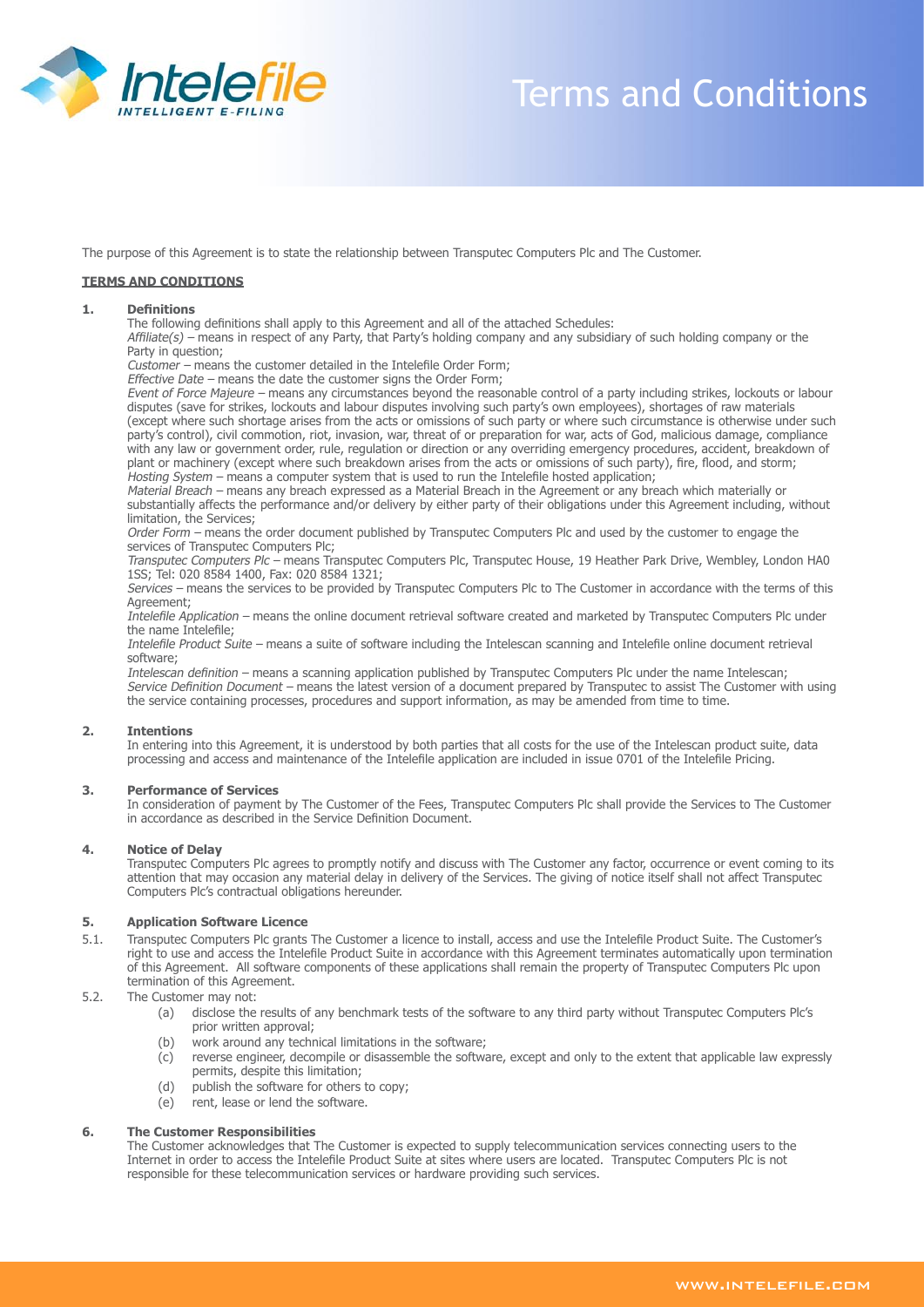# **7. Warranty/Remedy**

- 7.1. Transputec Computers Plc warrants that it shall at all times:
	- (a) during the term of this Agreement employ personnel to provide the Services who have suitable skills, qualifications and experience to provide the Services and who are managed by suitably experienced management personnel.
	- (b) Transputec Computers Plc warrants to provide the Services with reasonable care and skill and shall perform its obligations under this Agreement in a timely and workmanlike manner and in accordance with current practice in and the standards of the UK computer services industry at the relevant time.
- 7.2. The Customer agrees to provide Transputec Computers Plc reasonable notice of non-conformity or error. Except as otherwise provided in this Agreement, Transputec Computers Plc's liability for breach of this warranty will be to either cure the nonconformity or error in a reasonable time or to repeat the Service at no additional charge to The Customer unless the parties agree, in writing, to an alternative cure method.
- 7.3. Transputec Computers Plc agrees to use commercially reasonable endeavours to keep the Services available at all times, but cannot warrant that Services will be uninterrupted or error free. Service may be interrupted for brief maintenance periods in accordance with schedules provided to The Customer.
- 7.4. Transputec Computers Plc shall warrant the telecommunication services connecting the Hosting System to the Internet only to the extent that Transputec Computers Plc is given express warranties from the third party telecommunications vendor(s). Transputec Computers Plc is not responsible for delays or service outages to the extent caused by telecommunication problems if outside of any express warranties provided by any third party telecommunications vendor, provided that Transputec Computers Plc uses reasonable endeavours to mitigate the effects of any telecommunications problems (including, without limitation, liaising with any relevant parties to procure that the problem in question is remedied as soon as is reasonably practicable).

# **8. Limitation of Warranty**

Except as expressly stated in this agreement, Transputec Computers Plc disclaims all other warranties express or implied including any warranties of merchantability or warranty of fitness for a particular purpose. Transputec Computers Plc will use reasonable endeavours to co-operate with other software suppliers to resolve any errors in operating system software or other third party products.

# **9. Limitation of Remedies**

- 9.1. Nothing in this Agreement shall operate to restrict either party's liability for death or personal injury resulting from any act, omission or negligence of that party or its officers, agents, employees or sub-contractors.
- 9.2. Neither party will have any liability to the other for any claim to the extent that the same is or can be characterised as a claim for (or arising from):
	- (a) loss of revenue or profits;
	- (b) damage to tangible property
	- (c) punitive damages; or
	- (d) indirect, consequential or special loss or damage,
	- (e) loss of anticipated savings

regardless of the form of action, whether in contract, strict liability or tort (including negligence), and regardless of whether the first named party knew or had reason to know of the possibility of the loss, injury, or damage in question.

9.3. Transputec Computers Plc's liability in respect of all causes of action arising out of or in connection with this Agreement (whether for breach of contract, in negligence or any other tort, under statute or otherwise at all) shall not, in the first twelve months of this Agreement, exceed £2,000 and, thereafter shall not exceed the amounts paid to Transputec Computers Plc under this Agreement in the twelve month period prior to the occurrence of the event giving rise to such liability.

# **10. Term and Termination**

- 10.1. This Agreement shall come into force on the Effective Date of Agreement and, unless terminated earlier pursuant to this clause 10 or any other provision of this Agreement, shall remain in force for a period of twelve (12) months (the "Initial Term"). After the expiry of the Initial Term, this Agreement shall continue for consecutive periods of twelve (12) months (each a "Term Extension"), provided that in each case, a revised fee arrangement for the duration of the Term Extension has been agreed by the parties prior to commencement of such Term Extension.
- 10.2. Either party may terminate this Agreement by giving to the other not less than one (1) month's written notice; such notice to expire at the end of any Term Extension.
- 10.3. The Customer may at its absolute discretion terminate this Agreement during the Initial Term by:
	- (a) giving to Transputec Computers Plc one (1) month's prior written notice; and
		- (b) paying to Transputec Computers Plc the Monthly User Access Fee for each of the remaining months of the Initial Term ("Initial Term Balance Payment").
- 10.4. Either party may terminate this Agreement forthwith by notice in writing to the other party if the other party:
	- (a) commits any Material Breach of the terms of this Agreement and, if the breach is capable of remedy, fails to remedy that breach within 30 days; after receipt of written notice from the innocent party identifying the breach and requiring its remedy;
	- (b) is unable to pay its debts within the meaning of Section 123 of the Insolvency Act 1986 or enters into compulsory or voluntary liquidation (other than for the purposes of effecting a reconstruction or amalgamation in such a manner that the company resulting from such reconstruction or amalgamation shall agree to be bound by and assume the obligations of the relevant party under this Agreement) or compounds with or convenes a meeting of its creditors or has a receiver or manager or an administrator appointed or ceases for any reason to carry on its business.
- 10.5. Notwithstanding anything to the contrary contained in this clause 10 either party may terminate this Agreement at any time by giving not less than one (1) month's notice to the other in the event that control of the other party is acquired by any person who is at such time a direct competitor of The Customer or Transputec Computers Plc (as the case may be) or if any other change takes place affecting the ownership of or management of either party which may reasonably be regarded as prejudicial or potentially prejudicial to the provision of the Services hereunder, where for the purposes of this clause, "control" shall be determined by reference to the provisions of s.840 of the Income and Corporation Taxes Act 1988.
- 10.6. For the avoidance of doubt, The Customer shall make no Initial Term Balance Payment if termination is effected under clauses 10.4, 10.5 or 17.2.
- 10.7. 10.7 Termination of this Agreement, howsoever caused shall not affect or prejudice any right to damages or other remedy which the terminating party may have in respect of the event which gave rise to the termination or any other right to damages which any party may have in respect of any breach of this Agreement which existed at or before the date of termination;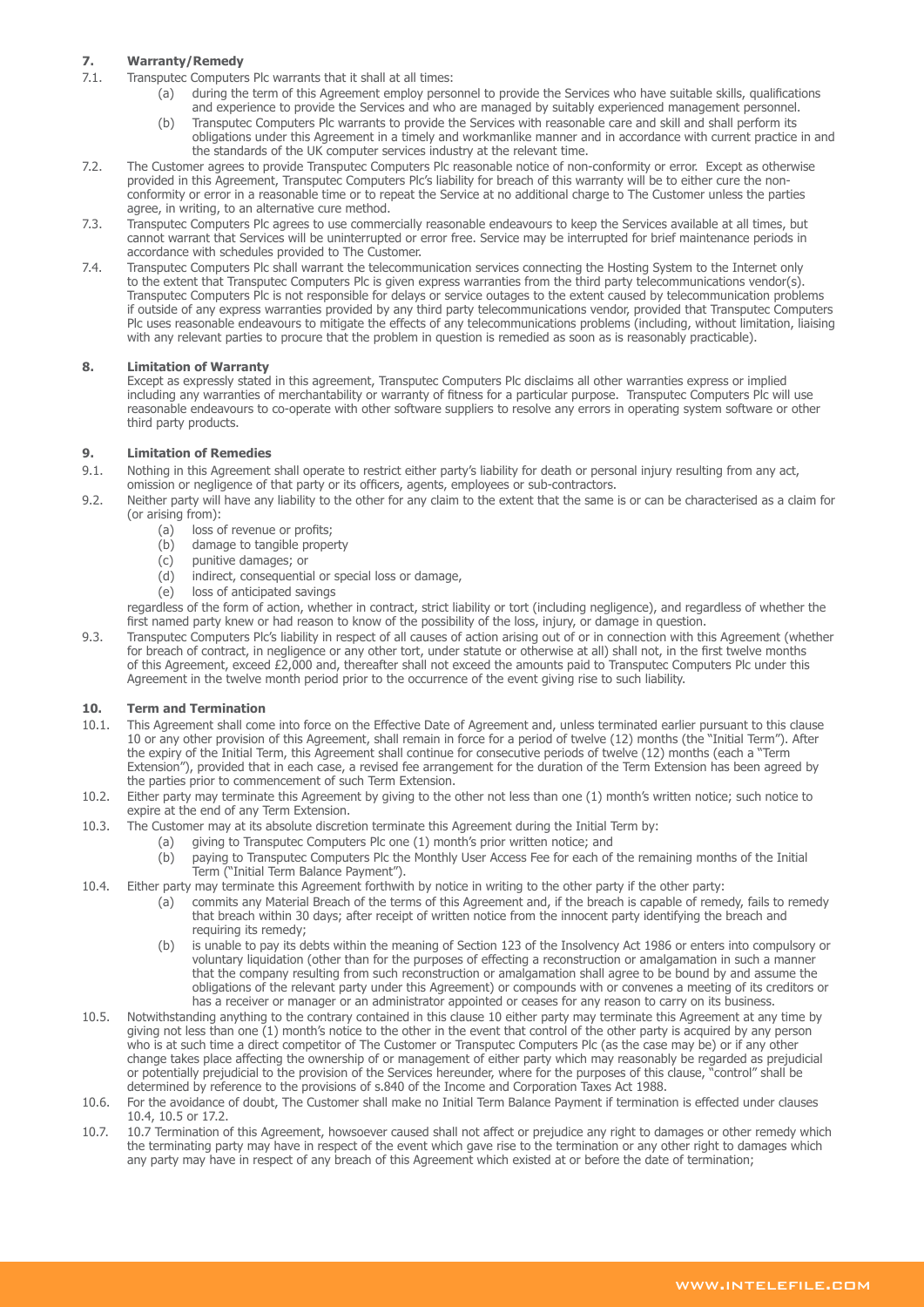# **11. Payment and Default**

- 11.1. All fees and charges are specified in the Intelefile Pricing sheet. Transputec Computers Plc will invoice the Set-up Fee upon signing of this Agreement, thereafter monthly invoices will be sent to The Customer at the end of each billing period. All payments are due within fourteen (14) days net from the date of invoice.
- 11.2. Transputec Computers Plc reserves the right to levy an interest charge on late payments of 6% per calendar month for payments more than fourteen (14) days old until settled in full.
- 11.3. Transputec Computers Plc reserves the right to suspend Services if payment in full is not made within ten (10) days after receipt of written notice of non payment.

#### **12. Termination for Non-Payment**

If The Customer does not pay charges when due and any such material default is not cured in thirty (30) days following written notice, then Transputec Computers Plc shall have the option to terminate this Agreement with an additional thirty (30) days written notice. Any termination of this Agreement will be in addition to any other remedies available to Transputec Computers Plc.

#### **13. Taxes**

All prices in this Agreement are expressed net of VAT. The Customer agrees to pay all VAT or other taxes arising under this Agreement, unless otherwise exempt.

#### **14. Proprietary Rights**

Transputec Computers Plc agrees that all information supplied by The Customer remains the property of The Customer or other parties that may have interests in it. The Customer agrees that any software programs or technology made available as part of any Service, and the copyrights, trademarks, ideas, concepts, know-how and techniques possessed or used by Transputec Computers Plc remain the exclusive property of Transputec Computers Plc and its suppliers, as applicable.

#### **15. Relationship of Parties**

Transputec Computers Plc and The Customer are separate and independent entities acting as independent contractors.

#### **16. Regulatory Compliance**

The Customer represents and warrants that all information provided to Transputec Computers Plc for processing is freely exportable under a general export licences and any applicable regulatory approval is the sole responsibility of The Customer. Any material that could be considered indecent, obscene or offensive, or other material that is contrary to the laws of England and Wales, is prohibited.

# **17. Impracticability**

- 17.1. If either party is prevented or delayed by an Event of Force Majeure from performing any of its obligations under this Agreement and promptly notifies the other party, specifying the matters constituting the Event of Force Majeure and specifying the period for which it is estimated that the prevention or delay will continue, then the party affected shall not be liable to the other for failure to perform or for delay in performing such obligations, but shall nevertheless use all reasonable efforts to resume full performance of its obligations.
- 17.2. If the Event of Force Majeure continues for more than thirty (30) calendar days following notification, the party not affected by the Event of Force Majeure may terminate this Agreement by giving not less than thirty (30) calendar days prior notice to the other party, but the notice of termination shall be of no effect if the party affected by the Event of Force Majeure resumes full performance of its obligations before the expiry of the notice period.
- 17.3. During any period in which Transputec Computers Plc's performance of the Services is prevented or delayed by an Event of Force Majeure:
	- (a) the amount of the charges shall be reduced by a fair and equitable amount in respect of that part of the Services which Transputec Computers Plc is unable to perform; and
	- (b) The Customer shall have the right, where such Event of Force Majeure persists for thirty (30) calendar days following notification received from Transputec Computers Plc pursuant to clause 17.1, by giving 24 hours written notice to Transputec Computers Plc at The Customer's own cost to perform, or obtain performance by a third party of, the relevant part of the Services affected by the Event of Force Majeure for such period as the Event of Force Majeure persists.

#### **18. Assignments**

Neither The Customer nor Transputec Computers Plc may assign or otherwise transfer its rights or obligations under this Agreement (except to its successor pursuant to a merger, consolidation or sale of all or substantially all of its assets) without obtaining the prior written consent of the other party, which consent shall not be unreasonably withheld or delayed except that either party can assign or transfer its rights or obligations to its Affiliate(s).

#### **19. Indemnification**

- 19.1. Subject to the provisions of Clause 9.1, Transputec Computers Plc will indemnify The Customer and keep The Customer indemnified from and against any and all claims made against The Customer alleging that the normal use of the Intelefile Application permitted under this Agreement infringes the Intellectual Property Rights of a third party. Such indemnity will include all losses, costs and expenses incurred by The Customer as a consequence of such claim.
- 19.2. Immediately upon becoming aware of a claim which might give rise to any liability on Transputec Computers Plc to indemnify The Customer under Clause 19.1 (a "Claim"), The Customer will: (a) give written notice of the Claim to Transputec Computers Plc; (b) allow Transputec Computers Plc to assume the control and conduct of the defence and settlement of the Claim; (c) at its own expense give such reasonable assistance as may reasonably be required by Transputec Computers Plc in the defence, settlement or compromise of the Claim.
- 19.3. In connection with the control or conduct of the defence and settlement of the Claim Transputec Computers Plc will:-
	- (a) keep The Customer informed of relevant matters;
	- (b) make no settlement of the Claim without prior notice to The Customer.
- 19.4. In the event that a final judgment is obtained in respect of the Claim against The Customer, Transputec Computers Plc may at its own option and expense:
	- (a) procure for The Customer the right to continue using the Hosting System in the manner contemplated by this Agreement; or
	- (b) replace or modify the Hosting System so that it no longer infringes the rights of any third party (provided that any such replacement or modification of the Hosting System will not materially affect the functionality of the Hosting System); or